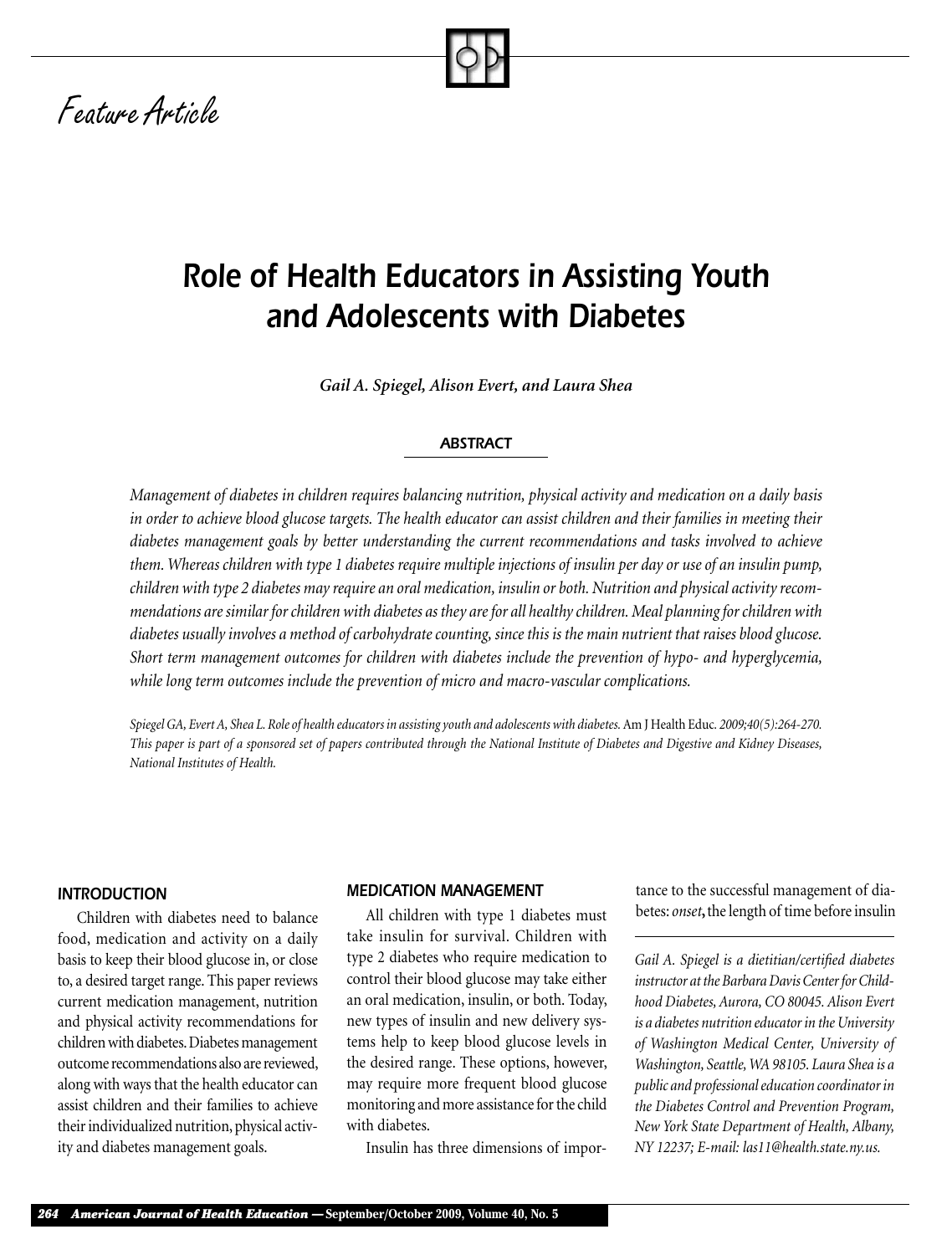

reaches the bloodstream and begins lowering blood glucose levels; *peak*, the time at which insulin is at its maximum strength in terms of lowering blood glucose levels; and, *duration*, the number of hours that insulin continues to lower blood glucose levels.

Most children with type 1 diabetes require multiple injections, or they receive their insulin through a programmable insulin pump. For children using injections, there are several types of insulin that may be used in combination. The different types of insulin have been formulated to have immediate (rapid-acting or short-acting insulin), intermediate, or long (basal insulin) onset and duration of action. A coordinated combination of different types of insulin is used to allow for adequate treatment of diabetes at meals, snacks, during periods of physical activity and throughout the night. For children using an insulin pump (a computerized device), a small amount of rapid or short-acting insulin is programmed to infuse 24 hours per day (basal rate) and additional doses (boluses) of rapid or short-acting insulin are programmed before eating meals and snacks or when high blood glucose levels are attained. by being aware of how medications play an important role in managing diabetes and the challenges that a child faces everyday, the health educator can help to provide a supportive atmosphere for the child to handle this complicated disease.

# *DIABETES NUTRITION RECOMMENDATIONS*

The American Diabetes Association (ADA) states that nutrition recommendations for children and adolescents with diabetes should focus on achieving blood glucose goals (without excessive hypoglycemia), lipid and blood pressure goals and normal growth and development.<sup>1</sup> Today, meal plans for children with diabetes are individualized to accommodate food preferences, cultural influences, physical activity patterns and family eating patterns and schedules. Nutrient recommendations for children with diabetes are based on requirements for all healthy children and adolescents because there is little research

on the nutrient requirements for children with diabetes. $<sup>1</sup>$ </sup>

General nutrition recommendations from the United States Dietary Guidelines for Americans and the United States Department of Agriculture for all youth 4-18 year-olds include: 3 to 10 oz. of grains, 1 to 2.5 cups of fruit, 1.5 to 4 cups of vegetables, 3 to 7 oz. of lean meats and 2 to 3 cups of milk/ dairy per day. Recommendations specify that at least half of all grains consumed should be whole grains, most dairy choices should be fat free or low fat, and vegetables and fruits with a rainbow of colors should be included.2,3

Total fat intake should be 25% to 35% of a child's calories per day, mostly from polyunsaturated and monounsaturated sources such as nuts, fish and vegetable oils. Less than 10% of calories should come from saturated fats (mostly found in animal products such as beef, cheese and butter) and trans-fatty acid (found in fried foods such as French fries and baked goods like crackers, cookies and other processed foods); consumption should be kept as low as possible. Sodium intake should be 1900-2300 milligrams per day or less (depending on age) to help prevent hypertension.<sup>2</sup>

Studies indicate that children and adolescents with diabetes fail to meet their nutrition goals. They are eating more total and saturated fat than recommended and many have inadequate intake of Vitamin E, fiber, fruits, vegetables and grains.<sup>4,5</sup> Encouraging children and families to meet dietary recommendations (increase fruit, vegetables, whole grains) and to decrease their intake of fats and sweets will help them stay at a healthy weight, and obtain the nutrients they need to achieve optimal growth.

The prevalence of childhood obesity is increasing rapidly worldwide, as is diabetes.<sup>6</sup> This phenomenon appears to be caused by a combination of over-nutrition and insufficient physical activity. For children with diabetes, other contributing factors may be over-insulinization, snacking and excess calorie intake to avoid or treat hypoglycemia.7 In addition to the nutrition recommendations above, strategies to help children achieve and maintain a healthy weight include some of the following practices:

• Eat a healthy breakfast every day

• Eat low fat or fat free snacks such as fruit, vegetables, popcorn, or yogurt

• Decrease fast food visits

• When eating sweets, do so with a small serving at the end of a meal

# *DIABETES MEAL PLANNING APPROACHES*

To achieve optimal blood glucose control, the American Diabetes Association recommends monitoring carbohydrates by carbohydrate counting, exchanges, or experience-based estimation as a key strategy.<sup>8</sup> Carbohydrate counting is the main form of meal planning prescribed for children with type 1 and type 2 diabetes. In the past, meal planning for diabetes was much less flexible, and children often were prescribed a rigid meal plan to match insulin dosing. Today, the prevailing approach is to match insulin to the child's nutrition (carbohydrate) intake. because carbohydrate is the nutrient that the body converts to blood sugar, families of children with diabetes who take insulin are taught how to balance their insulin with the amount of total carbohydrates that their child is eating.

To count carbohydrates families first need to learn which foods contain carbohydrates. Sources of carbohydrate that convert to blood glucose include *starches* (grains, starchy vegetables, beans and lentils) and *sugars* (fruits, milk, yogurt and sweets). Fiber is also a type of carbohydrate that is an important part of any healthy food plan, but does not significantly contribute to blood glucose. Non-starchy vegetables such as broccoli and lettuce contain a small amount of carbohydrate, yet are typically an excellent source of dietary fiber. Whereas children with diabetes can eat foods that have added sugars, those foods should be included in moderation, as recommended for children without diabetes. Regular sodas, juices and other sugary drinks contain large amounts of carbohydrates, raise blood sugars quickly, are low in nutrition and are difficult to bal-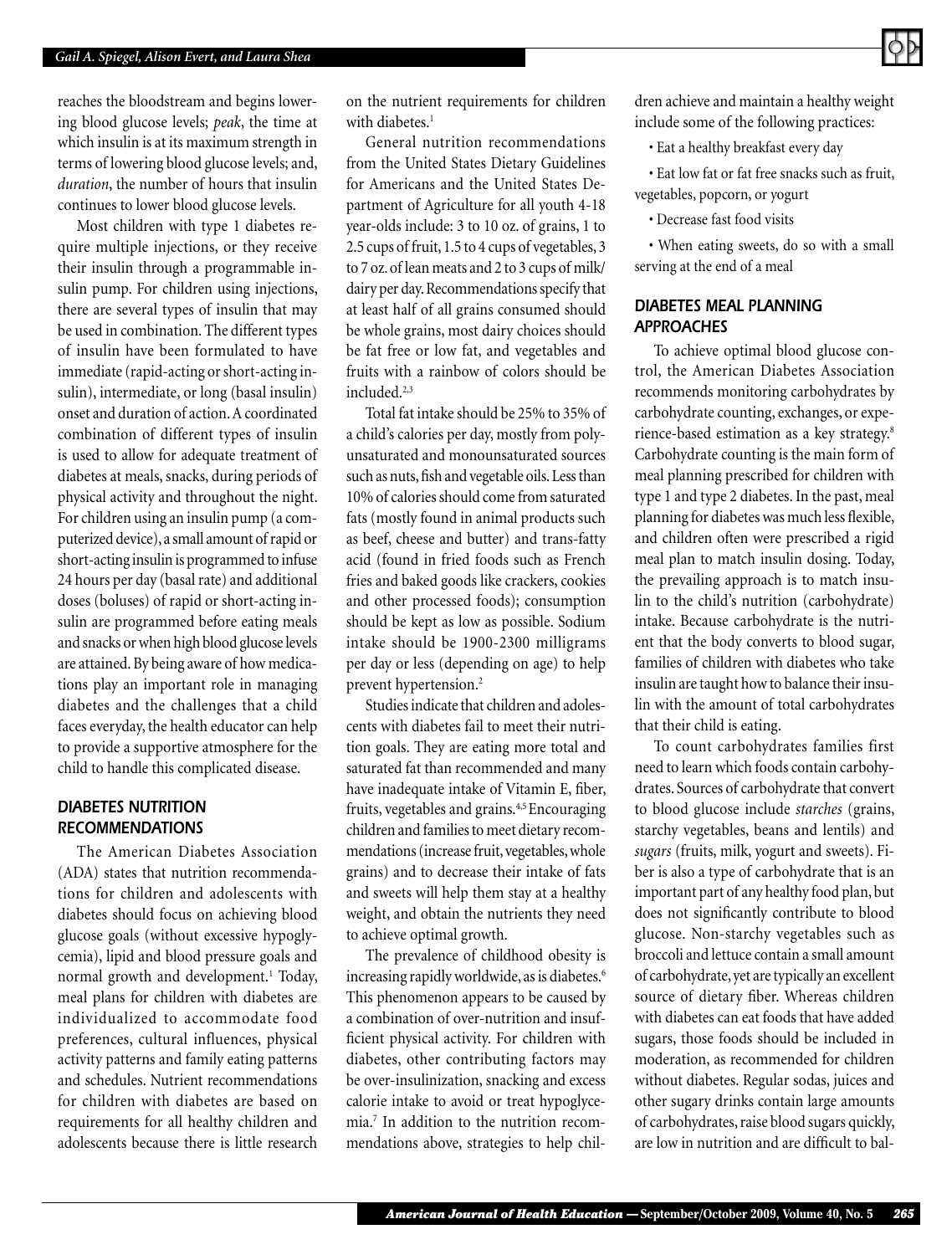ance with insulin. Most diabetes health care professionals recommend that children with diabetes avoid these "liquid carbs," unless they are used to treat a low blood sugar.

There are two main methods of meal planning using carbohydrate counting: following a consistent carbohydrate meal plan or using an insulin-to-carbohydrate ratio to adjust insulin for variable carbohydrate intake. Which method a child uses will depend on the insulin regimen the child uses and the family's skill level. Many families start with a consistent carbohydrate meal plan.

On a consistent carbohydrate meal plan, the child with diabetes eats a set amount of carbohydrates at each meal and snack. This amount is individualized to the needs of the child. The amount of rapid acting insulin (meal insulin) that the child takes only changes for the blood glucose level. This method of carbohydrate counting often is used with children with type 1 diabetes who are on fixed dose regimens, or with children with type 2 diabetes who take only oral medication. With fixed-dose insulin regimens, it is important to maintain consistency in the timing and content of meals and snacks.The student should eat lunch at the same time each day. Snacks often are necessary and must be eaten to balance with the peak times of insulin action and with physical activity. Sample carbohydrate ranges for meals and snacks are listed in Table 1.9

Insulin-to-carbohydrate ratio, which is part of a basal-bolus regimen, is more physiologic and gives the child more lifestyle flexibility. These children will have an individualized insulin-to-carbohydrate ratio and blood glucose correction factor for dosing of their rapid-acting insulin. basal-bolus insulin management includes giving multiple daily injections (MDI) of rapid acting insulin with a basal insulin, or using an insulin pump. The child's diabetes health care provider determines how much rapid-acting insulin the child needs to cover carbohydrates (insulin-to-carbohydrate ratio) and how much rapid-acting insulin he needs to lower blood glucose to the desired range (blood glucose correction factor). Insulin-to-carbohydrate ratios vary from child to child. For example, a five-year-old may use an insulin-to-carbohydrate ratio of 1 unit per 30 to 45 grams of carbohydrate, whereas teenagers may use 1 unit for each 7 to 15 grams of carbohydrate. Exhibit 1 contains a case study with a dosing calculation using an insulin-to-carbohydrate ratio and blood glucose correction. With MDI and pump therapy, children do not have to follow a fixed schedule for meals and snacks.

To count carbohydrate amounts accurately, children and their families are taught how to read the "Nutrition Facts" on food labels for total carbohydrate grams. Families should measure or weigh foods periodically to estimate portion sizes and carbohydrate content accurately. Families also should have a book or reference list that they can refer to for unlabeled foods. Many schools now are providing carbohydrate information

for school lunch and breakfast, or it can be obtained through the food service director.

# *PHYSICAL ACTIVITY RECOMMENDATIONS*

Children with diabetes are encouraged to participate in the same forms of physical activity as children without diabetes. Currently, it is recommended that children and adolescents participate in at least 60 minutes of moderate intensity physical activity most days of the week, preferably daily.<sup>2</sup> Children and adolescents with diabetes should stay active for many reasons: to maintain a healthy weight; feel stronger, healthier, and more positive about themselves; sleep better; and experience less stress.

To ensure that children get the daily recommended amount of physical activity, the whole family is encouraged to participate. There are many activities that can be a part of spending time together as a family, even if members have different levels of expertise. For example, families can walk, hike, or bike together. Children can be taught to start out slowly and to advance to the full 60 minutes per day.

Physical activity should be enjoyable, and it is helpful to include children in planning the activity and where it takes place. If a child has a particular interest, he or she should be encouraged to pursue that interest. being active does not have to be expensive. Activities such as playing tag, throwing a ball, jumping rope and walking are inexpensive ways to get kids moving.

|             | Table 1. Meal Carbohydrate Amounts by Age                                                                                                                                                                                                                                                                   |                                              |  |  |  |
|-------------|-------------------------------------------------------------------------------------------------------------------------------------------------------------------------------------------------------------------------------------------------------------------------------------------------------------|----------------------------------------------|--|--|--|
|             | Age: 5-12 years old                                                                                                                                                                                                                                                                                         | Age: Teens                                   |  |  |  |
| <b>Boys</b> | 45 to 60 grams of carbohydrate at each meal                                                                                                                                                                                                                                                                 | 60 to 75+ grams of carbohydrate at each meal |  |  |  |
| Girls       | 45 to 60 grams of carbohydrate at each meal                                                                                                                                                                                                                                                                 | 45 to 75 grams of carbohydrate at each meal  |  |  |  |
|             | Carbohydrate amount must be individualized based on caloric needs, preferences, and activity levels. Snacks, if needed<br>usually are 15 to 30 grams of carbohydrate. The child's diabetes health care provider helps to determine the amount of<br>carbohydrate that is right for each child at each meal. |                                              |  |  |  |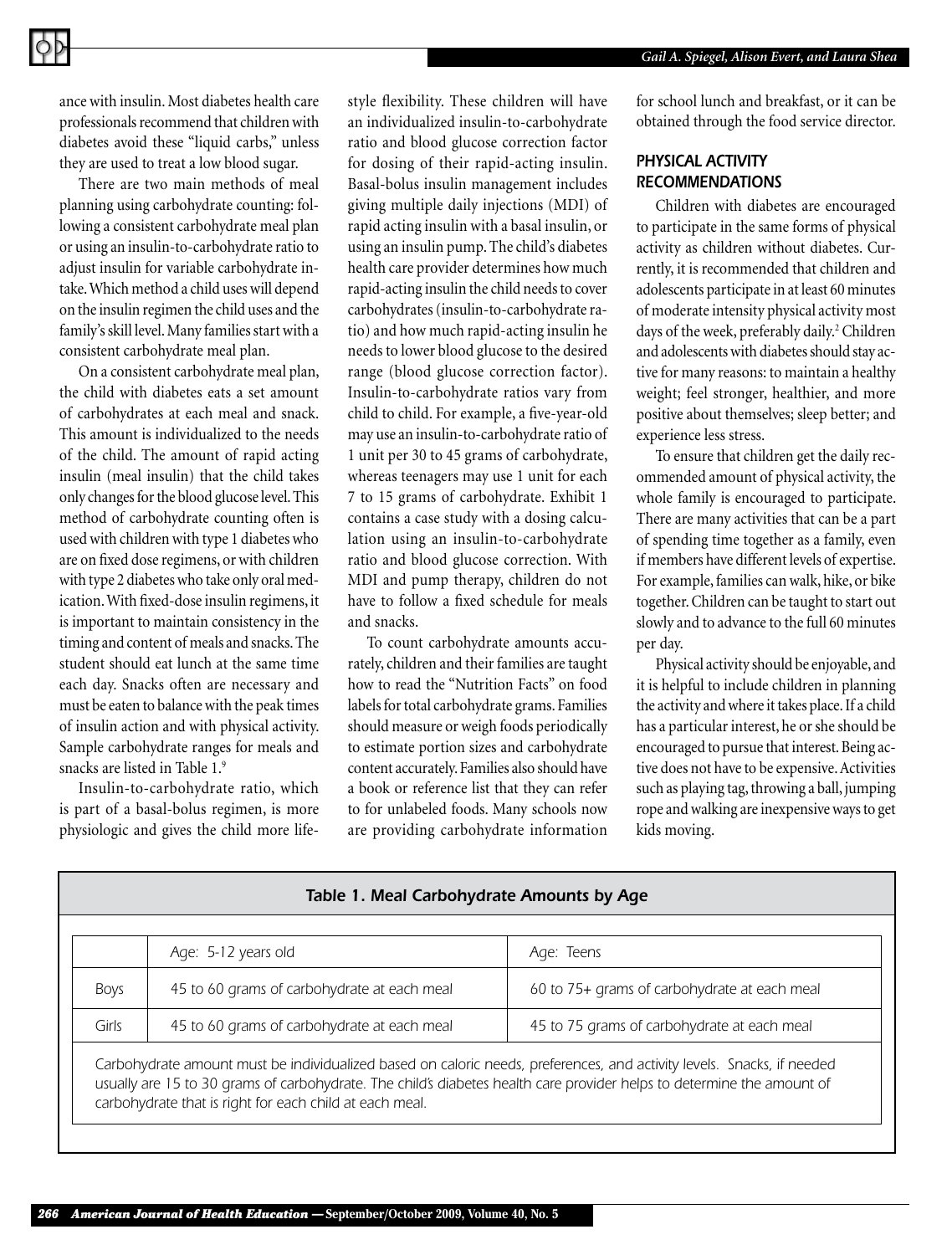Many children spend much of their time watching television and playing video and computer games. The American Academy of Pediatrics recommends that children limit screen time to ≤2 hours per day.<sup>10</sup> Decreasing sedentary activities will lead to an increase in physical activity. Encouraging children to increase their daily activity level by taking the stairs instead of the elevator, walking the dog, or helping around the house also can help them to stay at a healthy weight.

before starting a new program of physical activity, the child's parent or guardian should be instructed to check first with their diabetes health care provider. There may be adjustments to a child's meal plan and/or medications that need to be made to prevent hypoglycemia. Often it is recommended that the child's blood glucose level be monitored before, during, and after physical activity, especially when first beginning a program.

# *SHORT-TERM DIABETES MANAGEMENT OUTCOMES—DAILY CHALLENGES*

### *Hypoglycemia*

In the 2005 position statement by the American Diabetes Association, near-normal glucose control was recommended for children with diabetes.<sup>1</sup> However, achieving optimal glycemic control is not without risks, the greatest being hypoglycemia (low blood glucose). On a daily basis, parents and caregivers must carefully balance their child's glycemic control with their child's unique vulnerability to hypoglycemia.<sup>1</sup>

Young children have difficulty recognizing hypoglycemia and as a result, parents and other caregivers, including school personnel, must be educated about signs and symptoms of this acute diabetes complication. To address these unique needs of the developing child, the ADA has developed age-specific glycemic goals that can be used together with the health care plan provided by the child's health care team<sup>1</sup> (Table 2).

Hypoglycemia usually can be treated easily and effectively. Early recognition of its symptoms and prompt treatment are necessary for preventing severely low blood glucose levels. Severe hypoglycemia that is not treated promptly can lead to uncon-

# *Exhibit 1. Case Study*

*Carlos is on MDI and he needs to calculate how much rapid acting insulin to take for his school lunch. Below are his dosing recommendations for carbohydrate in*take and blood glucose, along with the carbohydrate content of his meal, pre-meal *blood glucose level, and dosing calculations.* 

#### *Recommended rapid-acting insulin dose:*

*Insulin- to-carbohydrate ratio = 1 unit of rapid acting insulin per 15 gm carbohydrate\* Blood glucose correction = 1 unit of rapid acting insulin per 50 mg/dl over 150 mg/dl blood glucose\**

| School Lunch                           | Carbohydrate Content |
|----------------------------------------|----------------------|
| 6 baked chicken nuggets                | 15 grams             |
| 1/2 cup mashed potatoes                | 15 grams             |
| 1/2 cup green beans                    | 5 grams              |
| 1/2 cup canned fruit in natural juices | 15 grams             |
| 1 carton 2% white milk                 | 12 grams             |
| Total                                  | 62 grams             |
|                                        |                      |
| moal Dlood Clusses 250                 |                      |

*Pre-meal Blood Glucose = 250 Total Carbohydrate Intake = 62 grams*

### *Dosing Calculations:*

*Insulin needed for carbohydrates = 62÷15= 4 Insulin needed to lower blood glucose to target level= 250-150 (target) = 100 ÷ 50 = 2 Total Dose= 4 (Insulin needed for carbohydrates) + 2 (insulin needed for high blood glucose) = 6*

\* Insulin-to-carbohydrate ratios and blood glucose corrections are individualized for each child. This example should not be used as a recommendation for dosing.

sciousness and convulsions, which can be life threatening. One of the greatest frustrations for the child, caregiver, or school personnel can be the occurrence of hypoglycemia despite scrupulous efforts to maintain optimal glycemic control<sup>13-15</sup> (Table 3 and Table 4).

## *Hyperglycemia*

Hyperglycemia, also called "high blood glucose," is a result of too little insulin or glucose-lowering medication, illness, infection, injury, emotional stress, ingestion of food that has not been covered by the appropriate amount of insulin, or decreased physical activity.

Symptoms of high blood glucose include increased thirst, frequent urination, nausea, blurry vision and fatigue. In the short term, hyperglycemia can impair cognitive abilities and affect academic performance. Over a long period of time, even moderately high blood glucose levels can lead to serious complications such as heart disease, stroke, blindness, kidney failure, and amputations.

## *Blood Glucose Self-Monitoring*

Parents and caregivers can evaluate their child's blood glucose control by reviewing the daily blood glucose monitoring results on an ongoing basis. Weekly or periodic review of the child's blood glucose data can help the caregiver and the health care provider, including diabetes educators, to make treatment decisions. The child's individual response to their meal and snack choices, medication and physical activity

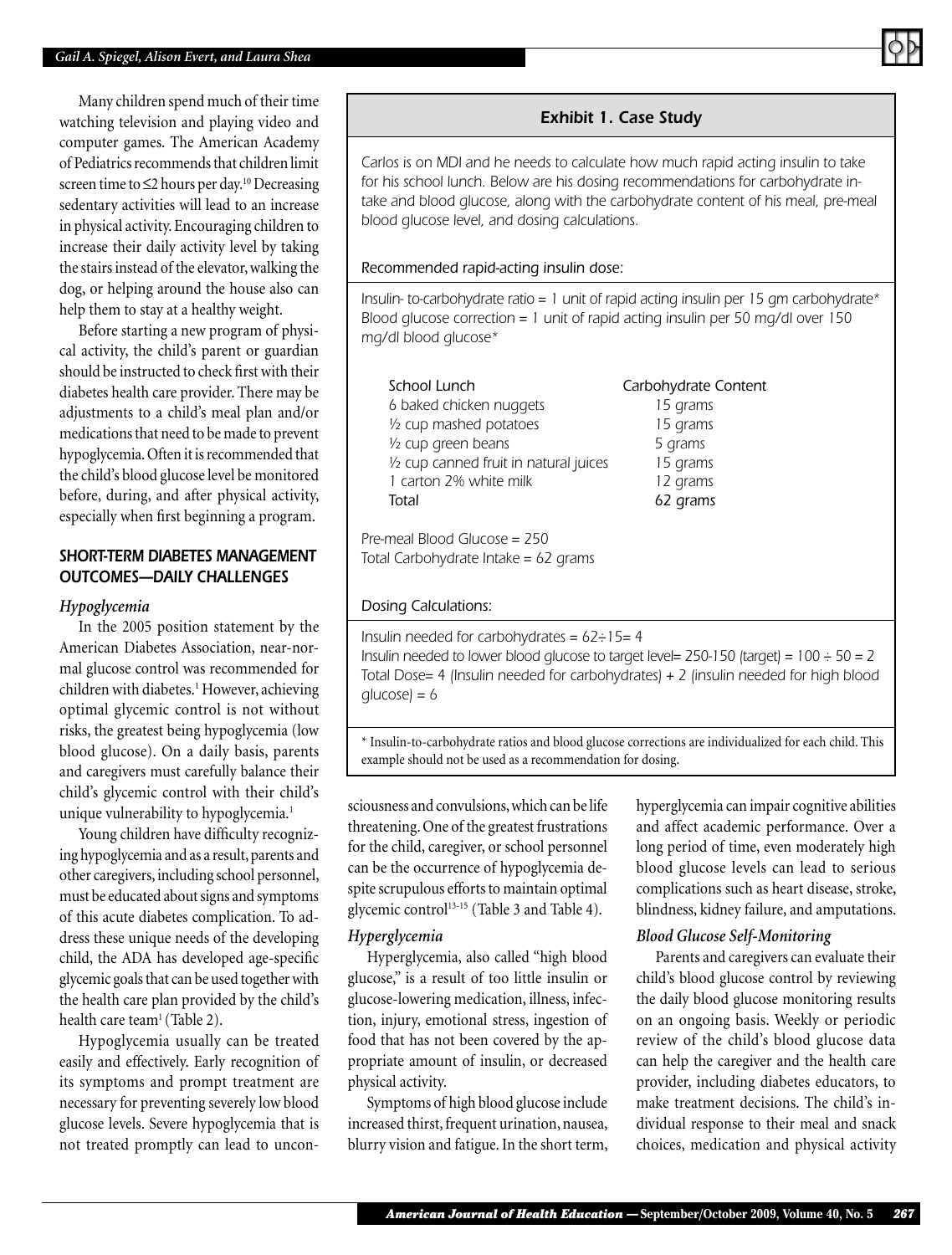|  |  | Table 2. Blood Glucose Goals for Children |  |  |  |
|--|--|-------------------------------------------|--|--|--|
|--|--|-------------------------------------------|--|--|--|

| Aqe                                        | Before Meals  | Bedtime Goal  | HabA1C               |
|--------------------------------------------|---------------|---------------|----------------------|
| Toddlers and Preschoolers (< 6 years)      | 100-180 mg/dl | 110-200 mg/dl | $< 8.5$ (but > 7.5)% |
| School-age (6-12 years)                    | 90-180 mg/dl  | 100-180 mg/dl | $< 8\%$              |
| Adolescents and young adults (13-19 years) | 90-130 mg/dl  | 90-150 mg/dl  | c 7 5%               |

*Source*: American Diabetes Association: 2009 Clinical Practice Recommendations

**Note:** Individual goals may be different than the ones shown. Obtain specific guidelines from the child's diabetes health care provider.

|  | Table 3. Management of Hypoglycemia |  |
|--|-------------------------------------|--|
|--|-------------------------------------|--|

#### *Teach causes of hypoglycemia:*

- Eating too little or delaying a meal
- Diabetes medications
	- Insulin
	- Oral diabetes medications
- Unplanned or extra physical activity
- Unknown

#### *Teach symptoms of hypoglycemia:*

- Feeling shaky and/or sweaty
- Nausea
- Extreme hunger
- Heart pounding or racing
- Blurred vision
- Confusion and/or inability to concentrate
- Impaired judgment

## *Teach the "Rule of 15":*

- If blood glucose level is:
	- **Less than 70 mg/dl treat with 15 grams of carbohydrate\***
	- Less than 50 mg/dl treat with 30 grams of carbohydrate
- Check again after 15 minutes
- If still less than 70 mg/dl, repeat treatment
- If next meal is not within 1 hour, eat a small snack with protein, such as cheese  *and crackers, or a small peanut butter sandwich*

\* See Table 4 for examples of 15 grams of carbohydrates.

can reveal an ongoing pattern of highs or lows. There are many reasons that blood glucose levels can vary, including inaccurate meal insulin dosing due to inaccurate carbohydrate counting. If results are not reviewed frequently, patterns are easily missed and opportunities for changes in diabetes medication and food plans are also missed.<sup>1</sup> Youth with diabetes should follow these guidelines for blood glucose self-monitoring:1 use glucose levels to make insulin dose adjustments for rapid-acting or short-acting insulins and after observing patterns over several days to adjust doses of long-acting

insulins; test at least four times a day; and periodically test two hours postprandial (i.e., after meals), before and after exercise and between 1:00 AM and 3:00 AM.

# *LONG-TERM OUTCOMES – REDUCING RISK OF COMPLICATIONS IN THE FUTURE*

## *Hemoglobin A1C*

Lowering hemoglobin A1C (HgbA1C) to an average of ~7% has been shown to reduce micro-vascular and neuropathic complications of diabetes and possibly macrovascular complications.<sup>11</sup> However, as stated previously, less stringent HgbA1C goals may be more appropriate for children due to their difficulty in being able to recognize the symptoms of hypoglycemia by themselves. The American Diabetes Association's 2008 standards of care recommend performing a HgbA1C quarterly with children.<sup>11</sup>

## *Growth*

Medication and food plans for youth with diabetes must be updated continually. Growing children will need to have adjustments to therapy made from developmental and physical assessment data (height and weight plotted on a CDC growth chart), laboratory and blood glucose meter data, as well as lifestyle factors (changing food preferences, fluctuating levels of physical activity and school schedules).<sup>1,12</sup> Parents may restrict food at meal time or at snack time in an attempt to achieve desired glycemic targets, when all that is needed is an adjustment in oral diabetes medications or insulin doses. Insufficient caloric intake, as well as glucosuria, can impair the child's normal linear growth.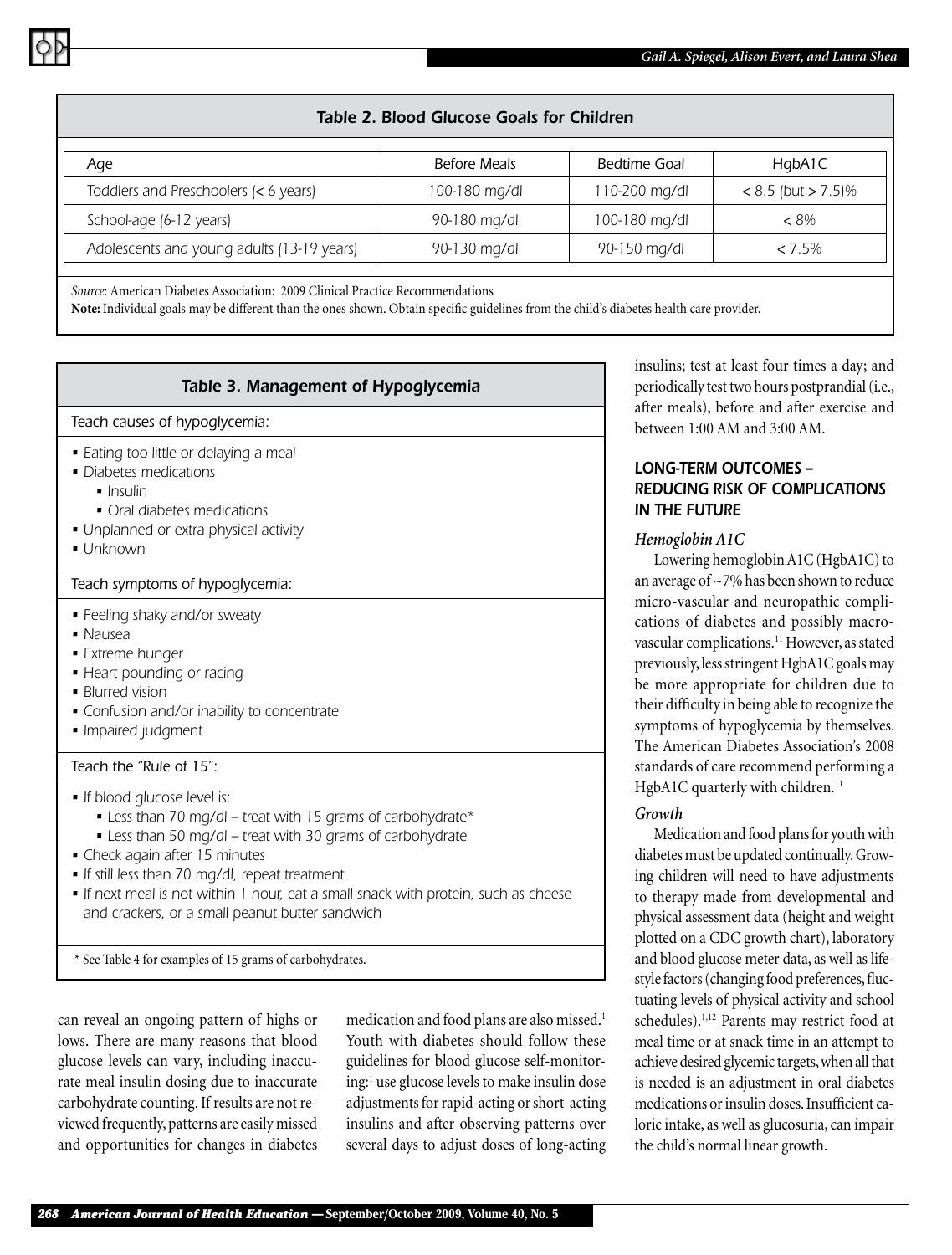| Carbohydrate Source                                                       | Amount            | Grams of<br>carbohy-drate | Calories |  |
|---------------------------------------------------------------------------|-------------------|---------------------------|----------|--|
| Glucose Tablets<br>1 tablet = about 5 grams carbohydrate; check the label | 3 to 4 tablets    | 15                        | 60       |  |
| Fruit Juice                                                               | $\frac{1}{2}$ cup | 15                        | 60       |  |
| Soft Drinks<br>(not diet or sugar free)                                   | $\frac{1}{2}$ can | 20                        | 70       |  |
| Sugar<br>1 teaspoon = $4$ grams of carbohydrate                           | 1 tbsp.           | 15                        | 60       |  |
| <b>Sport Drinks</b>                                                       | 1 cup             | 15                        | 60       |  |
| Milk, Non-fat                                                             | 1 cup             | 12                        | 90       |  |
| Milk, 1%                                                                  | 1 cup             | 12                        | 105      |  |
| Fruit Roll-Ups<br>1 roll = $\frac{1}{2}$ ounce; check label               |                   | 12 to 15                  | 50 to 75 |  |
| Raisins                                                                   | 2 tbsp.           | 15                        | 60       |  |

## *Table 4. Sources of Carbohydrates*

# *Role of the Family: Transitioning Self-care Behaviors*

Ongoing involvement of the family or caregiver is a crucial component in achieving optimal glycemic control. The level and amount of parental involvement will evolve as the child grows older.<sup>1</sup> Education and ongoing communication with all the individuals in the youth's life will help to carry out treatment plans in a successful and consistent manner. Diabetes medication and food plans must adapt to the growing child's needs.

## *SUMMARY*

Whereas there have been many advances in diabetes management over recent years and children with diabetes have more flexibility in their lifestyle, eating schedules and nutrition intake, diabetes remains a complicated disease to manage. To achieve optimal blood glucose control, children with diabetes and their families need to be skilled at balancing medication, food and physical activity on a daily basis. by understanding the current guidelines and recommendations for nutrition, physical activity, and

medication management, health educators can assist children and families better to achieve optimal blood glucose control in children with diabetes.

# *RESOURCES*

## *Websites*

CalorieKing Wellness Solutions. Available at http://www.calorieking.com (free nutrition information)

National Diabetes Education Program (NDEP). Available at: http://www. ndep.nih.gov/diabetes/youth/youth.htm (free resources)

# *Books*

brackenridge bP, Rubin, R. *Sweet Kids: How to Balance Diabetes Control and Good Nutrition with Family Peace*, 2nd ed. Alexandria, VA: American Diabetes Association, 2002.

borushek A. *The Doctor's Pocket Calorie, Fat, & Carbohydrate Counter.* Costa Mesa, CA: Family Health Publications, 2008.

Chase, HP. *Understanding Diabetes*, 11th ed*.* Denver, CO: The Children's Diabetes Foundation, 2006.

Geil Pb. *Choose Your Foods: Exchange Lists for Diabetes: The 2008 Revision of Exchange Lists for Meal Planning*. Alexandria, VA: American Diabetes Association, 2008.

Spiegel G, Penkilo M. *Carbohydrate Counting for Children with Diabetes.* Indianapolis, IN: Eli Lilly and Company, 2008. (free resource)

Warshaw HS, Kulkarni K. *Complete Guide to Carb Counting*, 2nd ed. Alexandria, VA: American Diabetes Association, 2004.

# *REFERENCES*

1. Silverstein J, Klingensmith G, Copeland K, et al. Care of children and adolescents with type 1 diabetes: a statement of the American Diabetes Association. *Diabetes Care.* 2005;28:186-212.

2. Dietary Guidelines for Americans, 6<sup>th</sup> ed. Washington, D.C.: US Government Printing Office; 2005. Available at: http://www.healthierus. gov/dietaryguidelines. Accessed September 13, 2008.

3. MyPyramid. USDA Center for Nutrition Policy and Promotion; 2005. Available at http:// www.mypyramid.gov/downloads/MyPyramid\_ Food\_Intake\_Patterns.pdf. Accessed September 13, 2008.